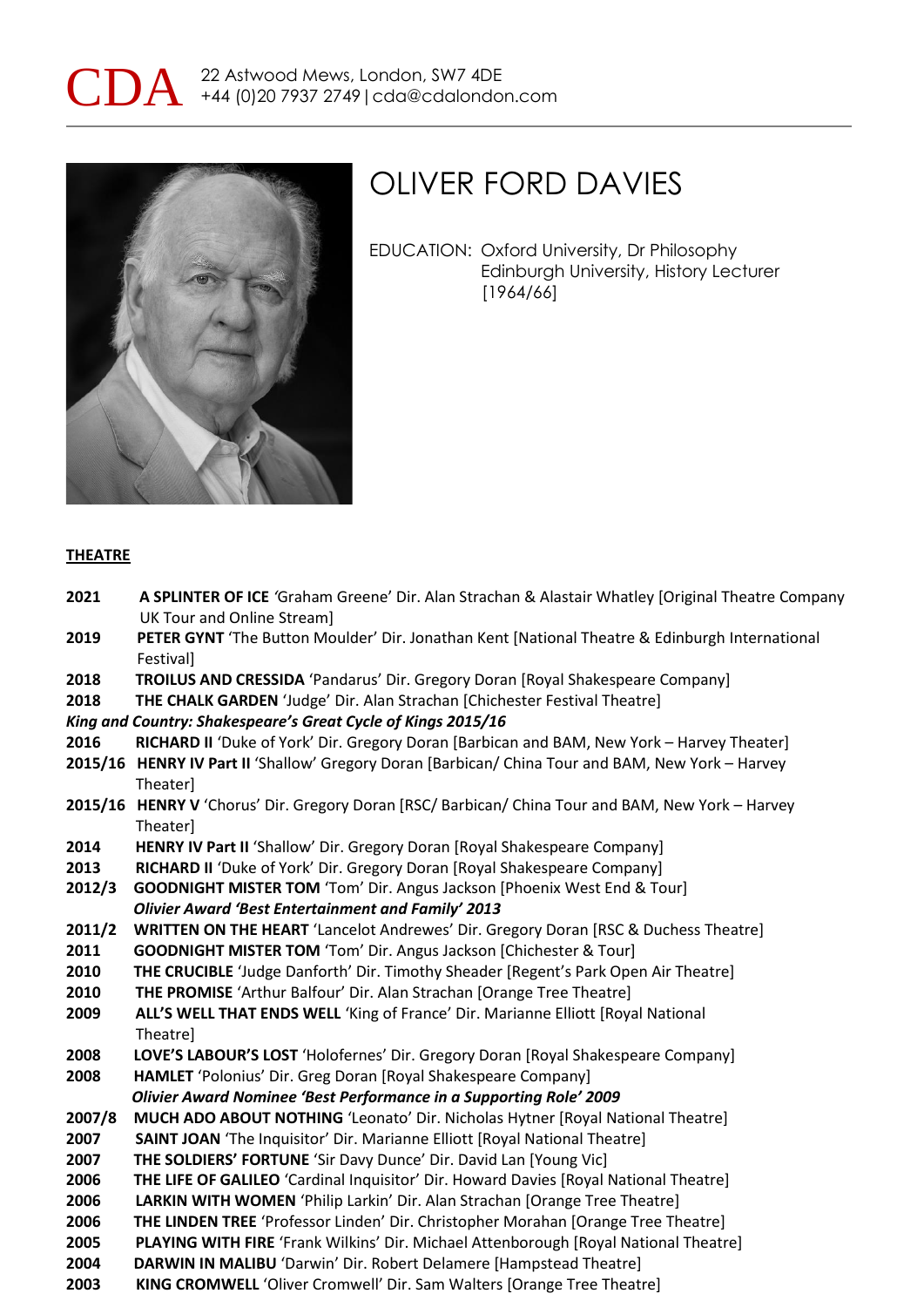#### **THEATRE Cont.**

| 2003    | ABSOLUTELY! (PERHAPS) 'Laudisi' Dir. Franco Zeffirelli                                    |
|---------|-------------------------------------------------------------------------------------------|
|         | <b>Olivier Award Nominee 'Best Performance in a Supporting Role' 2003</b>                 |
| 2002    | KING LEAR 'Lear' Dir. Jonathan Kent [Almeida Theatre]                                     |
| 2000    | RICHARD II 'Duke of York' Nominee: 'Best Featured Actor' 2001, Drama Desk Awards /        |
|         | <b>CORIOLANUS</b> 'Menenias' Dir. Jonathan Kent [Almeida Theatre at Gainsborough Studios] |
| 1999    | LARKIN WITH WOMEN 'Philip Larkin' Dir. Alan Strachan [Stephen Joseph Theatre]             |
| 1998    | NAKED 'Ludovico Nota' Dir. Jonathan Kent [Almeida/Playhouse Theatres]                     |
| 1997    | IVANOV 'Count Shabielski' Dir. Jonathan Kent [Almeida Theatre/Moscow]                     |
| 1996    | VIRTUOSO 'John Ogdon' Dir. Caroline Smith [Wolsey Theatre, Ipswich]                       |
| 1994    | RACING DEMON [The Doolittle Theatre, Los Angeles]                                         |
| 1993/94 | RACING DEMON 'Rev. Lionel Espy' / MURMURING JUDGES 'Raymond Beckett' /                    |
|         | ABSENCE OF WAR 'Oliver Dix' Dir. Sir Richard Eyre [David Hare Trilogy at Royal            |
|         | <b>National Theatrel</b>                                                                  |
| 1993    | THE OLD COUNTRY 'Hilary' Dir. Roger Smith [Watford Palace Theatre]                        |
| 1992    | HEARTBREAK HOUSE 'Mazzini Dunn' Dir. Trevor Nunn [Theatre Royal Haymarket]                |
| 1991    | DR JEKYLL & MR HYDE 'Utterson' Dir. Peter Wood [Royal Shakespeare Company]                |
| 1988/91 | THE SHAUGHRAUN 'Father Dolan' Dir. Howard Davies / HAMLET 'Player King' Dir. Sir          |
|         | Richard Eyre / THE SHAPE OF THE TABLE 'Prime Minister' Dir. Jenny Killick / RACING        |
|         | DEMON 'Lionel Espy' Dir. Sir Richard Eyre Olivier Award Winner: 'Best Actor', 1990        |
| 1986/87 | THE DANTON AFFAIR / PRINCIPIA SCRIPTORIAE / IL CANDELAIO / THE MERRY                      |
|         | <b>WIVES OF WINDSOR</b> [Royal Shakespeare Company at the Barbican]                       |
| 1975/86 | HENRY IV / HENRY V / HENRY VI / CORIOLANUS 'Junius Brutus' Dir. Terry Hands /             |
|         | AS YOU LIKE IT 'Banished Duke' Dir. Trevor Nunn / THE GREEKS 'Priam' and 'Peleus'         |
|         | Dir. John Barton / WASTE 'Wedgecroft' Dir. John Barton, among 25 productions              |
|         | [Royal Shakespeare Company]                                                               |
| 1967/75 | Seasons at Birmingham, Cambridge, Leicester, Nottingham and Oxford: HADRIAN VII           |
|         | [Mermaid/Haymarket]; MARY ROSE [Shaw Theatre]; TONIGHT AT EIGHT                           |
|         | [Hampstead/Fortune]                                                                       |

#### **TELEVISION**

**DEPARTURE** [Greenpoint Productions] 'Amis' Dir. TJ Scott **FATHER BROWN S6: The Two Deaths of Hercule Flambeau** [BBC TV] 'Bishop Timothy Golding' Dir. Paul Gibson **CATASTROPHE S3** [Avalon for Channel 4] 'Wallace' Dir. Ben Taylor **YOU, ME AND THE APOCALYPSE** [WTTV Prods] 'Cardinal Crawshaw' Dirs. Saul Metzstein / Tim Kirkby **37 DAYS** [Hardy Pictures] 'Cunliffe' Dir. Justin Hardy **MISS MARPLE: A Caribbean Mystery** [ITV] 'Major Palgrave' Dir. Charles Palmer **GAME OF THRONES** [Fire & Blood/HBO] 'Maester Cressen' Dir. Alan Taylor **LAND GIRLS** (series 2) [BBC TV] 'Bishop Selvey' Dir. Matt Carter **THE LONG WALK TO FINCHLEY** [Great Meadow] 'Sir Donald Kaberry' Dir. Niall MacCormick **THE RELIEF OF BELSEN** [Hardy & Sons] 'Major Martin Lipscombe' Dir. Justin Hardy **WAKING THE DEAD** [BBC TV] 'Hugo Keenan' Dir. Bob Bierman **MIDSOMER MURDERS – Hidden Depths** [Bentley Prods] 'Otto Benham' Dir. Sarah Hellings **CHERISHED** [BBC TV] 'Lord Justice Judge' Dir. Robin Sheppard **ROSEMARY & THYME II** [Carnival] 'Sir Basil Slavinski' Dir. Brian Farnham **SPARKLING CYANIDE** [Company TV] 'Geoffrey Reece' Dir. Tristram Powell **SPOOKS II** [Kudos] 'Sir Dickie Bowman' Dir. Rob Bailey **FOYLE'S WAR** [Greenlit Productions] 'Judge Gascoigne' Dir. David Thacker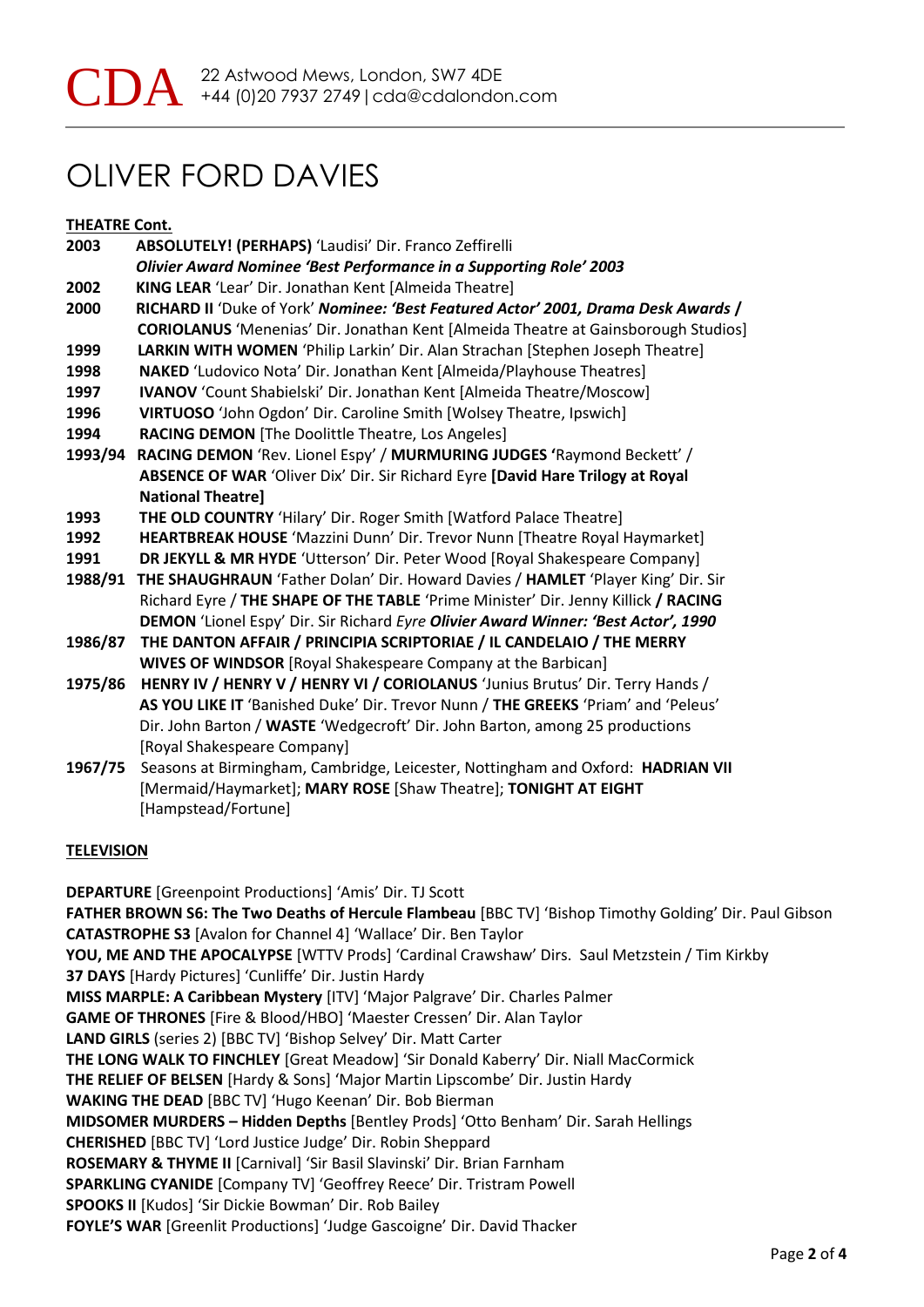**TELEVISION Cont.**

**MURDER** [Tiger Aspect] 'Father Daniel' Dir. Beeban Kidron **BERTIE AND ELIZABETH** [Carlton] 'Archbishop Lang' Dir. Giles Foster **MY UNCLE SILAS II** [YTV] 'Uncle Cosmo' Dir. Tom Clegg **SIRENS** [SMG TV Prods] 'Henry Marshall' Dir. Nick Laughland **SUNDAY** [Box TV/Gaslight Prods] 'Lord Hailsham' Dir. Charles McDougall **THE WAY WE LIVE NOW** [Deep Indigo Prods] 'Mr Longestaffe' Dir. David Yates **JACK & THE BEANSTALK – The Real Story** [Jim Henson Company] **'**Dr Newman' Dir. Brian Henson **KAVANAGH QC – The End of Law** [Carlton] 'Peter Foxcott' Dir. Jack Gold **DAVID COPPERFIELD** [BBC] 'Mr Wickstead' Dir. Simon Curtis **POIROT - THE MURDER OF ROGER ACKROYD** [Carnival] 'Dr James Sheppard' Dir. Andrew Grieve **A CHRISTMAS CAROL** [Scrooge/Hallmark Prods] 'First Businessman' Dir David Jones **THE UNINVITED** [Zenith Prods] 'Gerald Ryle' Dir. Norman Stone **A DANCE TO THE MUSIC OF TIME** [Channel 4] 'Le Bas' Dir. Alvin Rakoff **TRUTH OR DARE** [BBC TV] 'Derek McKendrick' Dir. John Madden **A ROYAL SCANDAL** [BBC TV] 'Lord Liverpool' Dir. Sheree Folkson **KAVANAGH QC** [Carlton Films - 5 series] 'Peter Foxcott' Dir. Colin Gregg/Charles Beeson/Jack Gold/Andrew Grieve/Tristram Powell/Ken Grieve/David Thacker **THE ABSENCE OF WAR** [BBC TV] 'Oliver Dix' Dir. Richard Eyre **ANGLO SAXON ATTITUDES** [Euston Films] 'Professor Stokesay' Dir. Diarmuid Lawrence **GOODBYE CRUEL WORLD** [BBC TV] 'Collins' Dir. Adrian Shergold **INSPECTOR MORSE - Second Time Round** [Central] 'Frederick Redpath' Dir. Adrian Shergold

### **Early Television:**

**FATHER BROWN** [ATV] / **THE MISFIT** [ATV] / **THE BRONTES** [YTV] / **CROWN COURT** [Granada] / **CLOSING RANKS** [Granada] / **PHILBY BURGESS & MACLEAN** [Granada] / **TENKO**  [BBC] / **THE CITADEL** [BBC] / **THE NATION'S HEALTH** [BBC] / **A TASTE FOR DEATH** [Anglia] / **A VERY BRITISH COUP** [Channel 4] / **CAUSE CELEBRE** [Anglia] / **A VERY PECULIAR PRACTICE** [BBC TV] / **THE MURDERERS AMONG US** [TVS Film] / **CONFESSIONAL** [Granada] / **THE CLONING OF JOANNA MAY** [Granada] / **THE POLICE** [BBC TV] **HEARTBEAT VIII** [YTV] / **PIE IN THE SKY** / [Witzend] / **WYCLIFFE** [HTV] / **A LANDING ON THE SUN** / **BETWEEN THE LINES** [BBC TV] / **YOUNG INDIANA** [Lucas Films] / **MACGYVER - Lost Treasure of Atlantis** [Paramount British] / **INSPECTOR ALLEYN - Death in a White Tie** [BBC TV] / **VAN DER VALK** [Elmgate Prods]

### **FILM**

**TRIANGLE OF SADNESS** [Plattform Produktion/ 30WEST] 'Winston' Dir. Ruben Östlund *Winner: Palme d'Or Cannes Film Festival 2022* **CHRISTOPHER ROBIN** [Mystical Productions] 'Old Man Winslow' Dir. Marc Forster **GERRY – Short Film** [Burton Fox Films] 'Frank' Dirs. Paul Tate & Victoria Hollup **THE SILENT – Short Film** [Lightning Oak Prods] 'George' Dir. Karen Turner **THE LAST WITNESS** [Vicarious Dreams] 'O'Malley, Eden, Cadogan' Dir. Piotr Szkopiak **VICTORIA MEETS** [Sentinel Films] 'William Gladstone' Dir. Robert Bierman **THE DEEP BLUE SEA** [Film4] 'Hester's Father' Dir. Terence Davies **ATONEMENT** [Tallis Pictures] 'Pierrot' Dir. Joe Wright **HEIDI** [Piccadilly Pictures] 'Dr Classen' Dir. Paul Marcus **STAR WARS: Revenge of the Sith** [Jak Prods] 'Sio Bibble' Dir. George Lucas **GLADIATRESS** [Mission Pictures] 'Drermit' Dir. Brian Grant **THE MOTHER** [Mother Prods] 'Bruce' Dir. Roger Michell